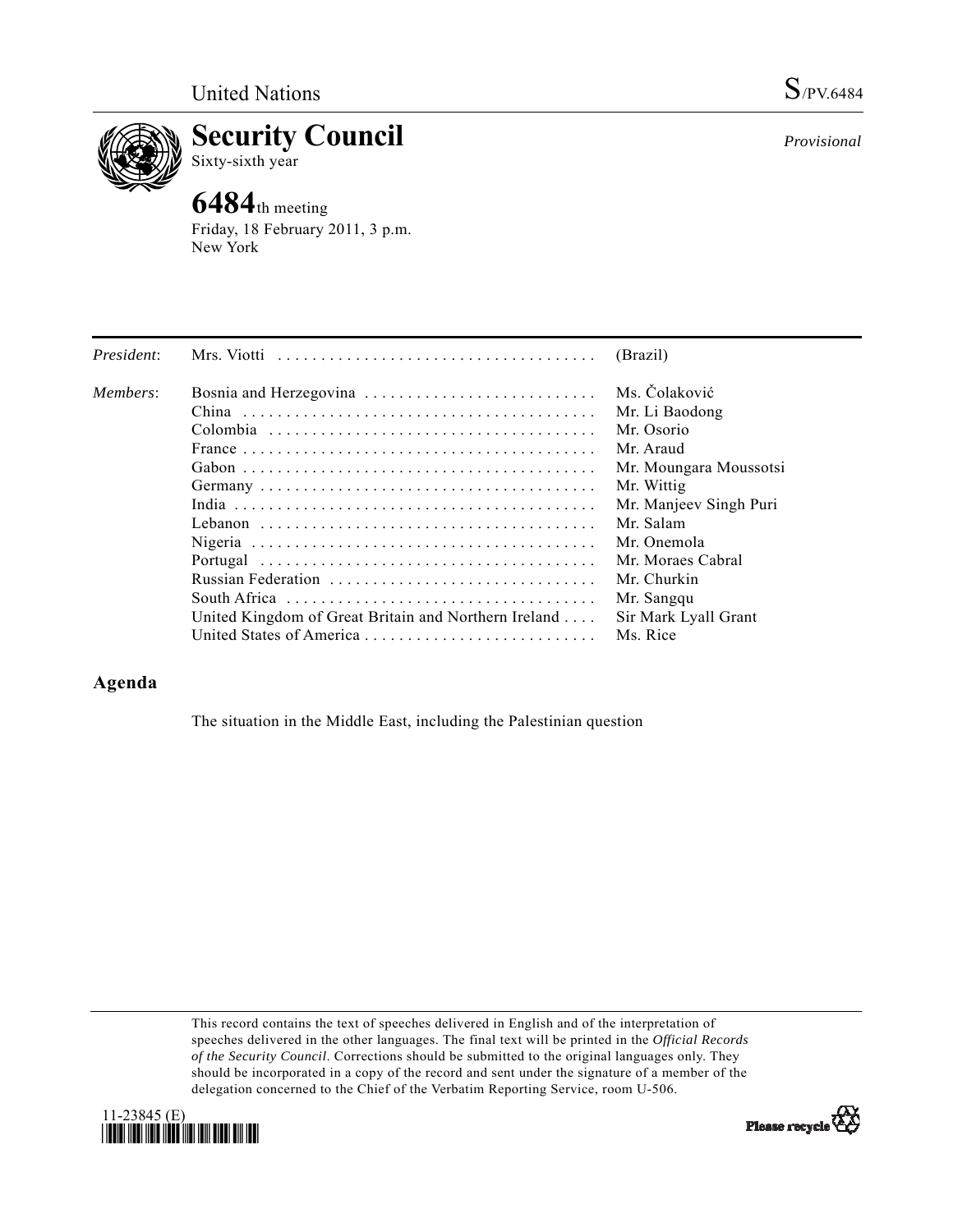*The meeting was called to order at 3.55 p.m.* 

#### **Adoption of the agenda**

*The agenda was adopted*.

## **The situation in the Middle East, including the Palestinian question**

**The President**: Under rule 37 of the Council's provisional rules of procedure, I should like to invite the representatives of Afghanistan, Algeria, Argentina, Austria, Azerbaijan, Bahrain, Bangladesh, Belarus, Belgium, the Plurinational State of Bolivia, Botswana, Brunei Darussalam, Chile, Comoros, Costa Rica, Cuba, Cyprus, the Democratic People's Republic of Korea, Djibouti, Ecuador, Egypt, Finland, Greece, Grenada, Guatemala, Guinea, Guyana, Iceland, Indonesia, Iraq, Ireland, Israel, Jordan, Kuwait, the Lao People's Democratic Republic, Lesotho, Liechtenstein, Luxembourg, Malaysia, Mali, Malta, Mauritania, Mauritius, Mexico, Morocco, Namibia, Nicaragua, Norway, Oman, Pakistan, Papua New Guinea, Peru, the Philippines, Qatar, Saint Vincent and the Grenadines, Saudi Arabia, Senegal, Serbia, Slovenia, Somalia, the Sudan, Sweden, Switzerland, Tajikistan, Tunisia, Turkey, Turkmenistan, the United Arab Emirates, Uruguay, the Bolivarian Republic of Venezuela, Viet Nam, Yemen and Zimbabwe to participate in this meeting.

 *At the invitation of the President, Mr. Reuben (Israel) took a seat at the Council table; the representatives of the other aforementioned countries took the seats reserved for them at the side of the Council Chamber.* 

**The President**: I should like to inform the Council that I have received a letter dated 18 February 2011 from the Permanent Observer of Palestine to the United Nations, which will be issued as document S/2011/79 and which reads as follows:

 "I have the honour to request that, in accordance with its previous practice, the Security Council invite the Permanent Observer of Palestine to the United Nations to participate in the meeting of the Security Council that will be held on Friday, 18 February 2011, on the situation in the Middle East, including the Palestinian question."

 I propose, with the consent of the Council, to invite the Permanent Observer of Palestine to participate in the meeting in accordance with the rules of procedure and the previous practice in this regard.

There being no objection, it is so decided.

 The Security Council will now begin its consideration of the item on its agenda.

 Members of the Council have before them document S/2011/24, which contains the text of a draft resolution submitted by Afghanistan, Algeria, Argentina, Austria, Azerbaijan, Bahrain, Bangladesh, Belarus, Belgium, the Plurinational State of Bolivia, Botswana, Brazil, Brunei Darussalam, Chile, Comoros, Costa Rica, Cuba, Cyprus, the Democratic People's Republic of Korea, Djibouti, Ecuador, Egypt, Finland, Gabon, Greece, Grenada, Guatemala, Guinea, Guyana, Iceland, India, Indonesia, Iraq, Ireland, Jordan, Kuwait, the Lao People's Democratic Republic, Lebanon, Lesotho, Liechtenstein, Luxembourg, Malaysia, Mali, Malta, Mauritania, Mauritius, Mexico, Morocco, Namibia, Nicaragua, Nigeria, Norway, Oman, Pakistan, Papua New Guinea, Peru, the Philippines, Portugal, Qatar, Saint Vincent and the Grenadines, Saudi Arabia, Senegal, Serbia, Slovenia, Somalia, South Africa, the Sudan, Sweden, Switzerland, Tajikistan, Tunisia, Turkey, Turkmenistan, the United Arab Emirates, Uruguay, the Bolivarian Republic of Venezuela, Viet Nam, Yemen and Zimbabwe.

 I wish to point out that the draft resolution before the Council contains a tentative list of sponsors. The official list of sponsors will appear in the draft resolution that will be issued under the same document symbol as an official Security Council document.

 It is my understanding that the Council is ready to proceed to the vote on the draft resolution before it.

 I shall first give the floor to the members who wish to make statements before the voting.

**Mr. Salam** (Lebanon) (*spoke in Arabic*): At the beginning of this week, on Monday, 14 February, the occupying Power's municipal authorities in Jerusalem adopted a plan to construct 124 new housing units in what is known as the Ramat settlement. On 16 January, the Israeli occupying authorities approved a plan to construct 1,400 new housing units in what is known as the Gilo settlement, south of East Jerusalem. And on 9 January, the Israeli occupying authorities demolished the Shepherd Hotel in occupied Jerusalem — a well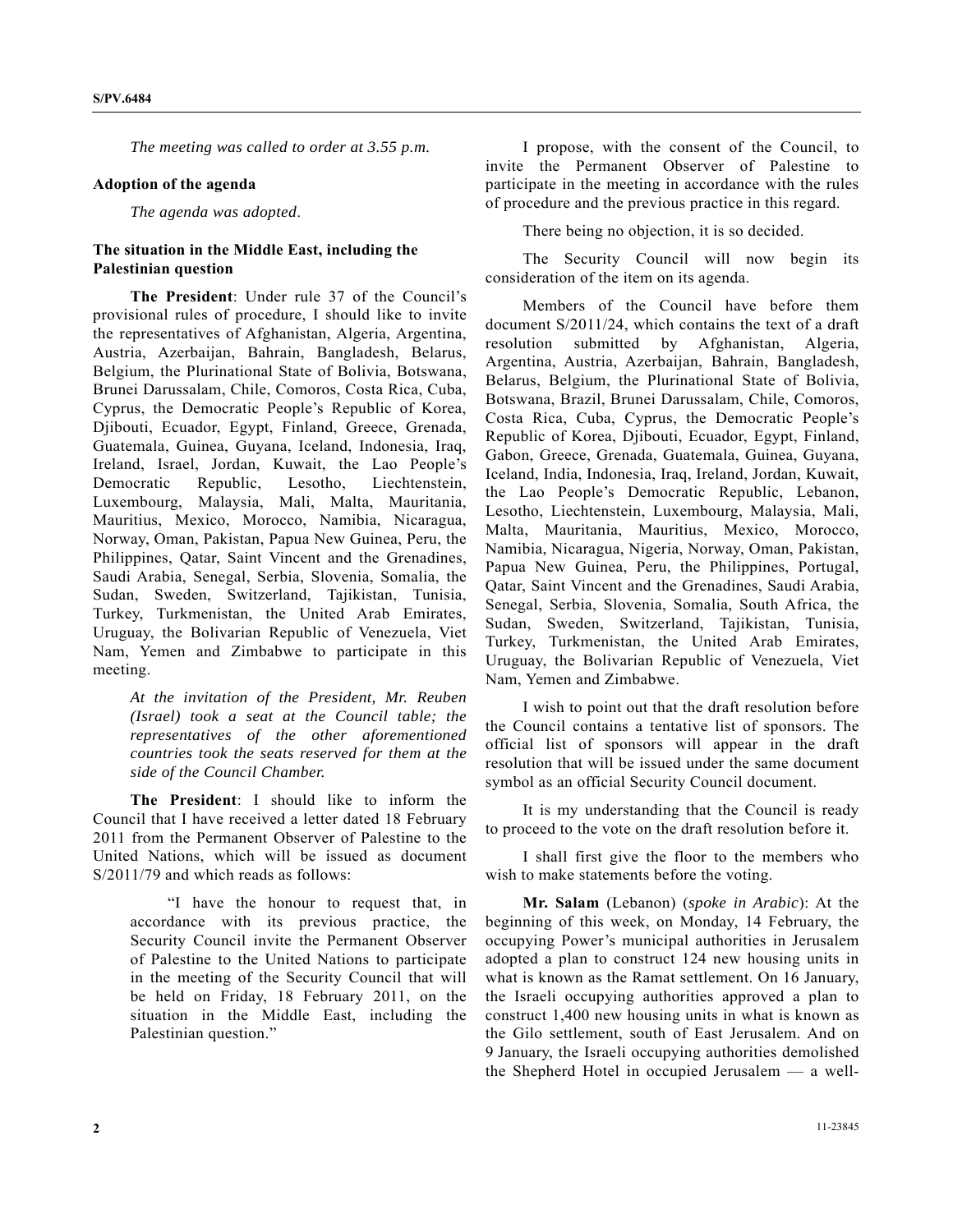known historic landmark and important part of Palestinian heritage — in a measure to pave the way to establishing a settlement of approximately 400 housing units.

 The truth of the matter is that since the Israeli authorities lifted their settlement moratorium last September — a moratorium which, as is well known, was only partial — settlement activity has not returned to its previous rate. Rather, it has doubled. Some have estimated that, in the first six weeks since that date, settlement activity caught up with and surpassed the work that had been partially halted during the previous 10 months.

 It is also worth noting here that, according to a statement issued on 12 February by the United Nations Resident and Humanitarian Coordinator for the occupied Palestinian territory, the demolition of Palestinian houses as part of settlement activity in East Jerusalem and surrounding areas increased by 40 per cent in 2010.

 If this is part of the reality of Israeli settlement activity, then where are the principles of international law — the principles and provisions that our Organization was built to protect and defend, as stated in the Charter of the United Nations?

 Article 49, paragraph 6, of the Fourth Geneva Convention relative to the protection of civilian persons in time of war stipulates that "The Occupying Power shall not deport or transfer parts of its own civilian population into the territory it occupies". In resolution 446 (1979), the Security Council reaffirmed that the Fourth Geneva Convention applied to Arab territories occupied by Israel since 1967. It also determined, in paragraph 1 of that resolution, that

 "the policy and practices of Israel in establishing settlements in the Palestinian and other Arab territories occupied since 1967 have no legal validity and constitute a serious obstruction to achieving a comprehensive, just and lasting peace in the Middle East".

The Council came to that conclusion dozens of years ago, and has since reiterated it in many resolutions on settlement activity.

 If anyone still has any doubts as to the illegality of settlement activity, the July 2004 advisory opinion of the International Court of Justice on the wall concluded that

 "the Israeli settlements in the occupied Palestinian Territory (including East Jerusalem) have been established in breach of international law" (*see A/ES-10/273, para. 120*).

 Part 2, article 8, paragraph 2 (b) of the 1998 Rome Statute of the International Criminal Court classifies as a war crime the

 "transfer, directly or indirectly, by the Occupying Power of parts of its own civilian population into the territory it occupies, or the deportation or transfer of all or parts of the population of the occupied territory within or outside this territory".

 In addition, in dozens of resolutions — most recently in resolution 65/104 — the General Assembly has reiterated that settlement activity in the Arab territories occupied in 1967 were illegitimate and an obstacle to peace. It has also called for an immediate and complete halt to that activity.

 It is worth noting here that the Road Map, established by the international Quartet and adopted by the Security Council in resolution 1515 (2003), compels Israel to freeze "all settlement activity (including natural growth settlements)" (*S/2003/529, annex*). It also compels Israel to "immediately dismantle[…] settlement outposts erected since March 2001".

 The Joint Understanding of the 2007 Annapolis Conference also confirmed the commitment of all parties to continue to fulfil their respective obligations under the Road Map until a peace treaty is reached. That of course includes compelling Israel to freeze all settlement activities. The Council adopted the contents of that concluding document in resolution 1850 (2008).

 In its statements — the most recent of which was issued on 7 February — the international Quartet has continued to call for the implementation of the provisions of the Road Map, including a halt to settlement activity.

 These are the provisions of international law on settlements. These are the resolutions of the General Assembly. These are the resolutions of the Security Council. This is the legal opinion of the International Court of Justice. These are the positions of the international Quartet on Israeli settlement activity.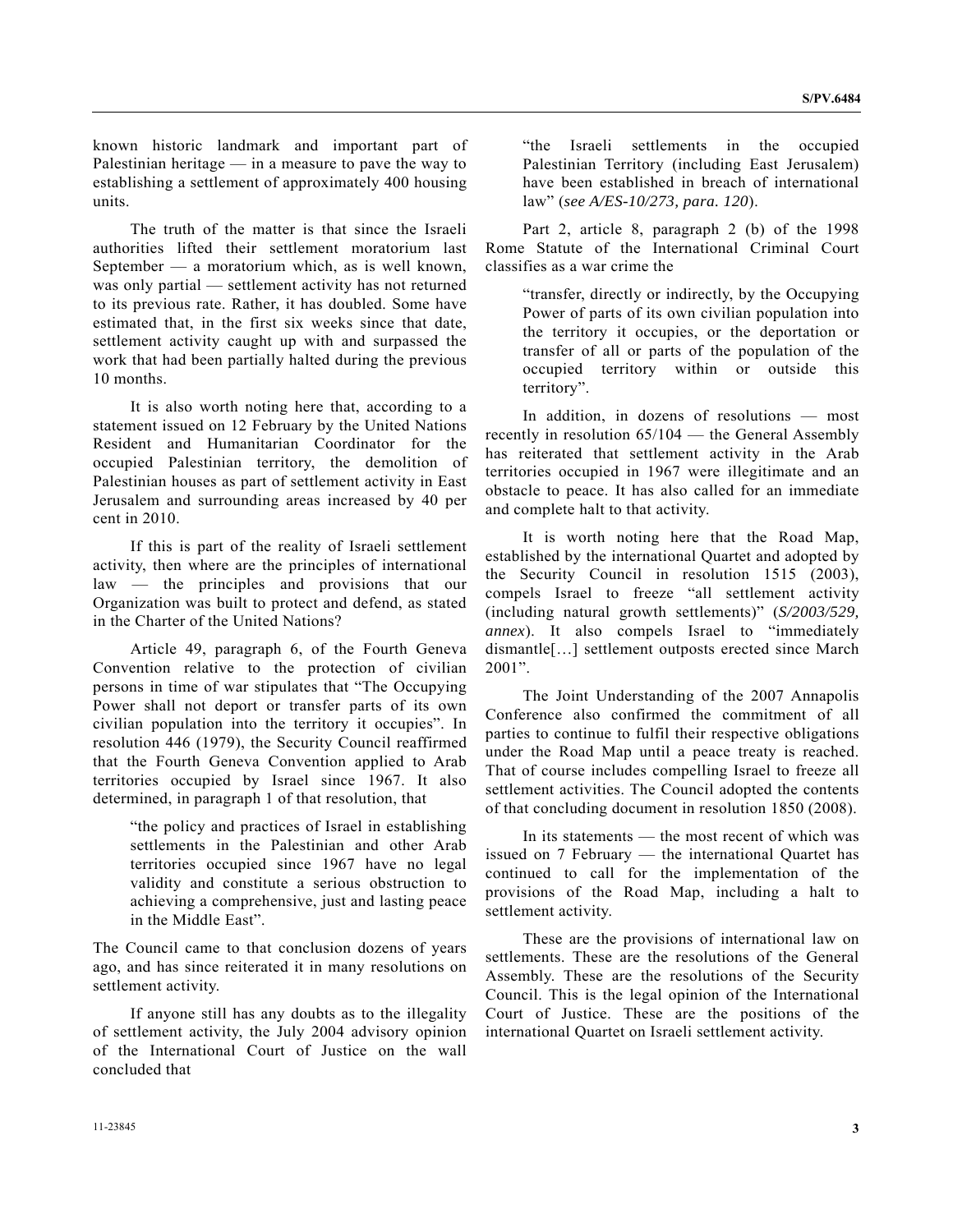However, these are the same positions and rulings that Israel has continued to ignore and challenge — to the point where the number of settlers in Jerusalem and the West Bank now exceeds 517,000. We have therefore submitted today's draft resolution on Israeli settlement activity, which we invite members to vote on today.

 We are proud of the unprecedented number of States — more than 100 — that have agreed to sponsor the draft resolution. We would like once again to express our special thanks to those States. The purpose of the draft resolution is to have the Security Council play its required role and choose the side of justice and righteousness. We therefore hope that the draft resolution will enjoy unanimous support from the members of the Council.

 We have come to the Council not just because we believe that our cause is a just one, which it is. We are also here because we believe in the Charter of the United Nations and in the Organization's central role in upholding justice in the world, without which there can be no international peace and security. We have come to the Council because, in accordance with Article 24 of the Charter, it is the body to which the Members of the United Nations have given the primary responsibility for the maintenance of international peace and security.

 Today we have come to this Council, and we will continue to return to this Council as long as a comprehensive, just and lasting peace is not achieved in our region of the world, and as long as the Arab Palestinian people are not granted the possibility to enjoy self-determination and to establish their independent State with Al-Quds Al-Sharif as its capital — for Jerusalem, O Jerusalem, you are the path of those who have ascended to Heaven, as sings our country, and you will continue to be the jewel of all cities.

**The President**: I shall now put the draft resolution to the vote.

#### *A vote was taken by a show of hands*.

### *In favour*:

 Bosnia and Herzegovina, Brazil, China, Colombia, France, Gabon, Germany, India, Lebanon, Nigeria, Portugal, Russian Federation, South Africa, United Kingdom of Great Britain and Northern Ireland

*Against*:

United States of America

**The President**: There were 14 votes in favour and 1 against. The draft resolution has not been adopted, owing to the negative vote of a permanent member of the Council.

 I shall now give the floor to those members who wish to make statements after the vote.

**Ms. Rice** (United States of America): The United States has been deeply committed to pursuing a comprehensive and lasting peace between Israel and the Palestinians. In that context, we have been focused on taking steps that advance the goal of two States living side by side in peace and security, rather than complicating that goal. That includes a commitment to work in good faith with all parties to underscore our opposition to continued settlements.

 Our opposition to the resolution before this Council today should therefore not be misunderstood to mean we support settlement activity. On the contrary, we reject in the strongest terms the legitimacy of continued Israeli settlement activity. For more than four decades Israeli settlement activity in territories occupied in 1967 has undermined Israel's security and corroded hopes for peace and stability in the region. Continued settlement activity violates Israel's international commitments, devastates trust between the parties and threatens the prospects for peace.

 The United States and our fellow Council members are also in full agreement about the urgent need to resolve the conflict between the Israel and the Palestinians on the basis of the two-State solution and an agreement that establishes a viable, independent and contiguous State of Palestine once and for all. We have invested a tremendous amount of effort and resources in pursuit of that shared goal, and we will continue to do so. But the only way to reach that common goal is through direct negotiations between the parties, with the active and sustained support of the United States and the international community. It is the Israelis' and Palestinians' conflict, and even the best-intentioned outsiders cannot resolve it for them.

 Therefore, every potential action must be measured against one overriding standard: whether it will move the parties closer to negotiations and an agreement. Unfortunately, this draft resolution risks hardening the positions of both sides. It could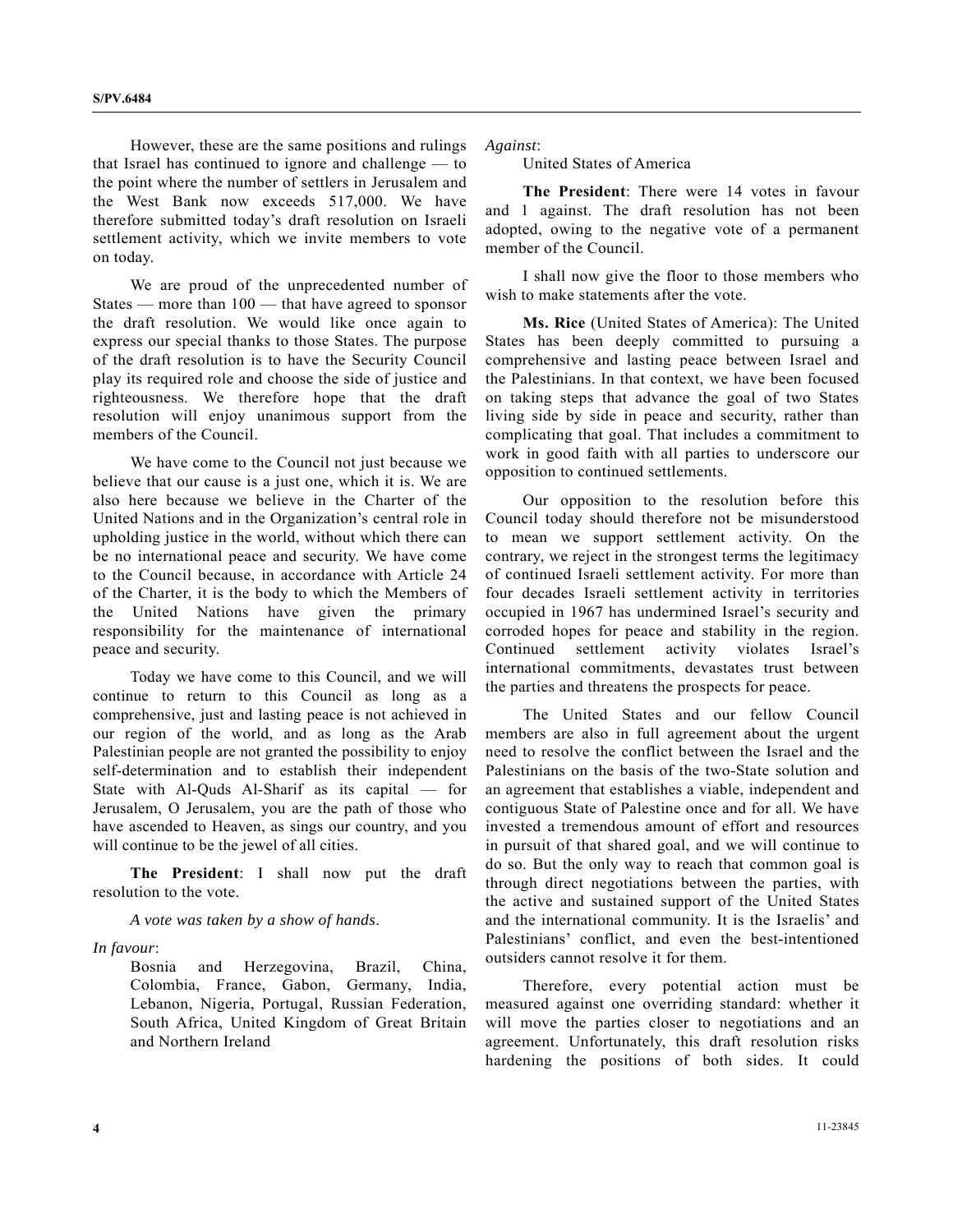encourage the parties to stay out of negotiations and, if and when they did resume, to return to the Security Council whenever they reached an impasse.

 In recent years, no outside country has invested more than the United States of America in the effort to achieve Israeli-Palestinian peace. In recent days we offered a constructive alternative course forward that we believe would have allowed the Council to act unanimously to support the pursuit of peace. We regret that this effort was not successful and thus is no longer viable.

 The great impetus for democracy and reform in the region makes it even more urgent to settle this bitter and tragic conflict in the context of a region moving towards greater peace and respect for human rights. But there simply are no shortcuts. We hope that those who share our hopes for peace between a secure and sovereign Israel and Palestine will join us in redoubling our common efforts to encourage and support the resumption of direct negotiations.

 While we agree with our fellow Council members — and indeed with the wider world — about the folly and illegitimacy of continued Israeli settlement activity, we think it unwise for this Council to attempt to resolve the core issues that divide Israelis and Palestinians. Therefore, regrettably, we have opposed this draft resolution.

**Sir Mark Lyall Grant** (United Kingdom): I am delivering this statement on behalf of the United Kingdom, France and Germany.

 The United Kingdom, France and Germany are seriously concerned about the current stalemate in the Middle East peace process. We each voted in favour of the draft Security Council resolution because our views on settlements, including in East Jerusalem, are clear: they are illegal under international law, are an obstacle to peace and constitute a threat to a two-State solution. All settlement activity, including in East Jerusalem, should cease immediately.

 Our primary goal remains a just and lasting resolution to the Israeli-Palestinian conflict. We will continue to work actively to turn this ambition into reality: the creation of a sovereign, independent, democratic, contiguous and viable Palestinian State, living in peace and security side by side with Israel. Our views are clearly set out in the European Union

Foreign Affairs Council conclusions, most recently in December 2009 and December 2010.

 We believe that Israel's security and the realization of the Palestinians' right to statehood are not opposing goals. On the contrary, they are intimately entwined objectives. We therefore call on both parties to return as soon a possible to direct negotiations towards a two-State solution on the basis of clear parameters.

 For those negotiations to be successful, they will need to achieve an agreement on the borders of the two States, based on 4 June 1967 lines, with equivalent land swaps as may be agreed between the parties. They will need to achieve security arrangements that for Palestinians respect their sovereignty and show that the occupation is over, and for Israelis protect their security, prevent the resurgence of terrorism and deal effectively with new and emerging threats. The negotiations must achieve a just, fair and agreed solution to the refugee question, and they must fulfill the aspirations of both parties for Jerusalem. A way must be found through negotiations to resolve the status of Jerusalem as the future capital of both States.

 Despite the challenges ahead, the key elements of a solution are well known. Thanks to work commended by the international community as a whole, the Palestinian Authority has developed the capacity to run a democratic and peaceful State, founded on the rule of law and living in peace and security with Israel. Further delay will reduce, rather than increase, the prospects for a solution. We therefore look to both parties to return to negotiations as soon as possible on that basis.

 Our goal remains an agreement on all final status issues and the welcoming of Palestine as a full Member of the United Nations by September 2011. We will contribute to achieving that goal in any and every way that we can.

**Mr. Churkin** (Russian Federation) (*spoke in Russian*): The Russian Federation voted in favour of the draft resolution. Given our fundamental position, we will not accept any unilateral actions that prejudge the outcome of negotiations on final status issues. We strongly urge the Government of Israel at last to comply with the demands of the international community and to stop settlement activity, which violates the norms of international law and hinders the resumption of Palestinian-Israeli negotiations.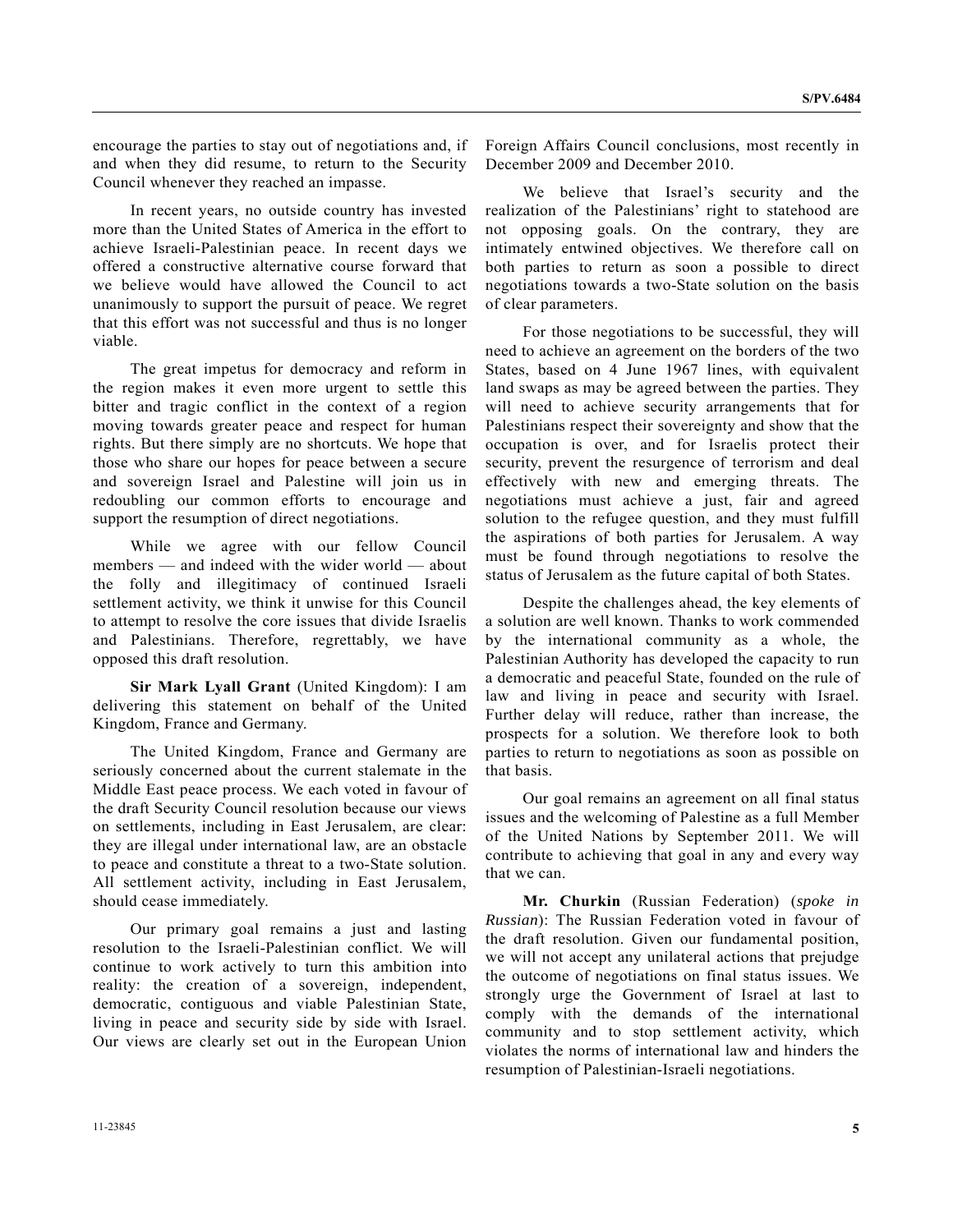Unfortunately, no unanimity was achieved among Security Council members today, and the draft resolution was not adopted. However, the issue of Israeli settlement activity remains on the agenda, and the urgency of solving the issue will only increase.

 As a permanent member of the Security Council and a member of the Quartet of Middle East mediators, Russia consistently continues to advocate a prompt resumption of direct dialogue between the parties by cooperating with regional and international partners in seeking a just and comprehensive peace settlement in the region, in accordance with Security Council resolutions, the Madrid principles and the Arab Peace Initiative.

 We hope that by implementing the still relevant Russian proposal to send the first-ever full Security Council mission to the Middle East will be a useful practical contribution towards assisting the peace process.

**Mr. Moraes Cabral** (Portugal): Portugal's position on Israeli settlements in the occupied Palestinian territory is well known. We have repeatedly stated that settlements, including in East Jerusalem, are illegal under international law and an obstacle to peace. That has also been the consistent position of the European Union. So it would not surprise the Council if my statement follows that of France, Germany and the United Kingdom closely.

 Settlements thwart attempts to move the negotiations process forward. They also erode the prerequisites of the two-State solution, a goal to which we remain firmly committed. All settlement activities in East Jerusalem and the rest of the West Bank, including natural growth, should cease immediately.

 Our ultimate goal remains that of a lasting, just and comprehensive peace in the Middle East, based on the creation of a sovereign, independent, democratic, contiguous and viable Palestinian State living side by side with Israel and its other neighbours in peace and security.

 Therefore, we call on both parties to return as soon as possible to direct negotiations towards an agreement on all core issues by September 2011. The parameters of a final status agreement are known to all, namely, a Palestinian State based on the 4 June 1967 borders; a security arrangement that fully respects the sovereignty of the Palestinian State, while protecting the security of both Palestinians and Israelis; Jerusalem as the capital of the two States, in accordance with modalities to be negotiated between the parties on its status; and finally, a just, fair and agreed solution to the refugee problem.

 The Palestinian Authority has worked diligently in preparing for statehood. In doing so, it has proved itself a dependable partner and demonstrated its capacity to assume full sovereignty as an independent, democratic and peaceful State living in peace with Israel.

 As I have previously stated, it is essential that the parties urgently resume direct negotiations. Our aim is an agreement on all final status issues. With that in mind, we look forward to active international and regional diplomatic efforts so that we can indeed welcome Palestine as a full Member of the United Nations by September 2011.

**Mr. Li Baodong** (China) (*spoke in Chinese*): China voted in favor of the draft resolution drawn up by Arab States on the Israeli settlements. We deeply regret that the draft resolution was not adopted.

 China has always firmly supported the just cause of the Palestinian people to gain legitimate national rights. At present, Israel continues to build settlements, which has become a major obstacle to mutual trust and the resumption of peace talks between Palestine and Israel.

 China resolutely opposes Israel's construction of settlements and the separation wall in the occupied Palestinian territory, including the West Bank and East Jerusalem. We firmly support the legitimate demands of the Palestinian people. China has always maintained that, on the basis of the relevant United Nations resolutions, the principle of land for peace, the Arab Peace Initiative and the Road Map to Middle East peace, Palestine and Israel should conduct dialogue and negotiations to settle differences so as to ultimately establish an independent State of Palestine, with the two countries living side by side in peace.

 China supports the Security Council playing its due role in the Middle East peace process. We also hope that the Quartet meeting to be held on the question of the Middle East will achieve a positive outcome and will help break the stalemate in the Middle East process.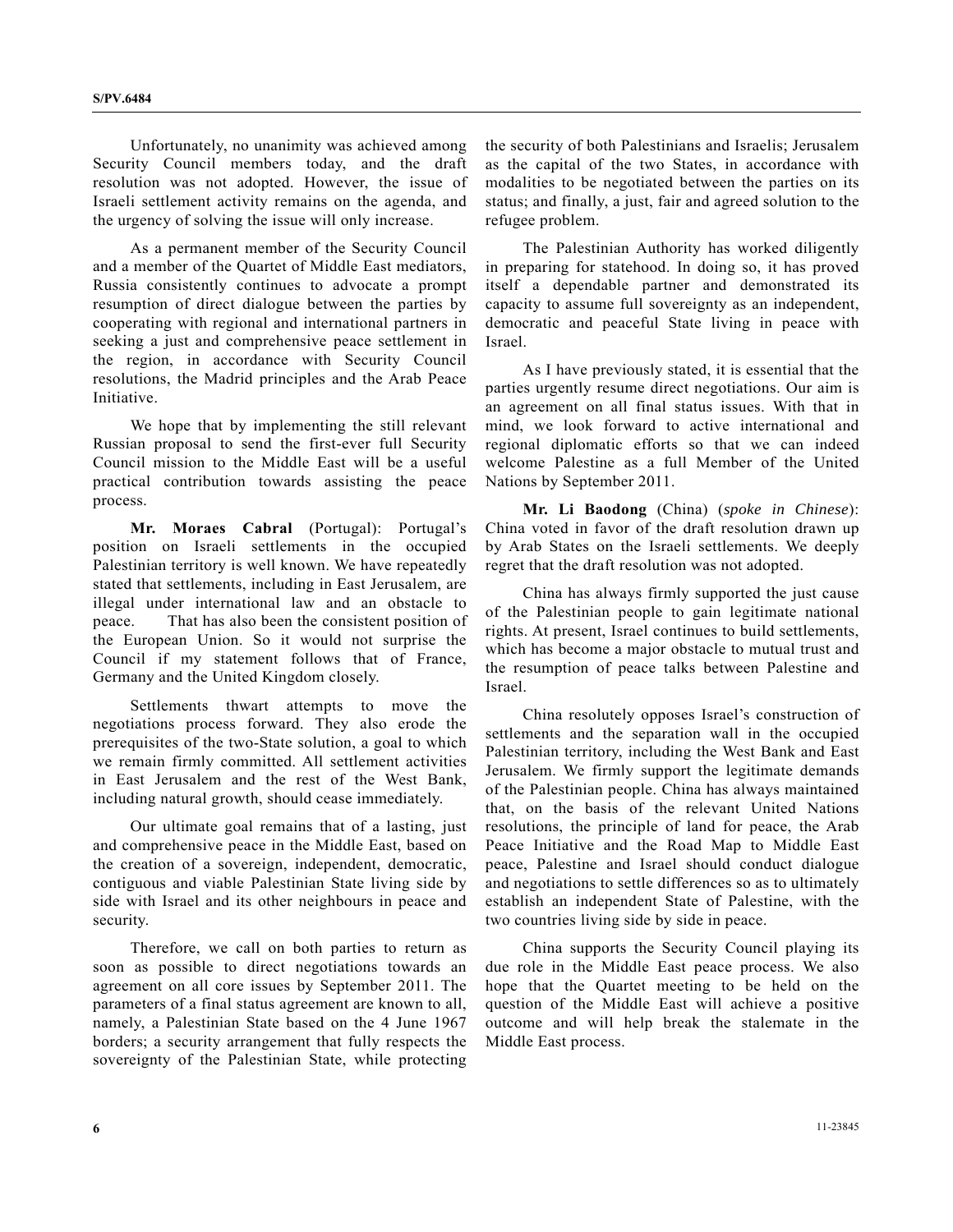**Mr. Sangqu** (South Africa): My delegation regrets that the Council was unable to adopt the draft resolution before it today. South Africa voted in favour of the draft resolution, as we joined those that believe that the illegal Israeli settlement activity has become an obstacle to moving the peace process forward.

 The continued illegal settlement-building changes the geographical composition of Palestine and has the potential to render the desire to bring about a two-State solution impossible, which is in line with the overwhelming call for the creation of the sovereign, independent, viable and contiguous State of Palestine, coexisting peacefully alongside the State of Israel on the basis of the 1967 borders, with East Jerusalem as its capital.

 The Council has an obligation to ensure that the peace process moves forward and that a final settlement can be reached between the parties. The Council should therefore respond to obstacles, such as the illegal settlement activity, which hampers the peace process, and thus poses a threat to international peace and security.

 Despite the failure of the Council to act, the peace process must move forward after today. Both parties are still under the obligation to comply with their previous agreements and obligations in terms of the Quartet Road Map, which includes those on illegal settlements. In that regard, we call on Israel to immediately and completely cease all settlement activities in the occupied Palestinian territory, including Jerusalem.

 The draft resolution called on the parties to continue their negotiations on final status issues, which include questions on Jerusalem, settlements, borders and refugees. It is imperative that the parties do not abandon the path of negotiations. We in the international community have an obligation to support the parties in their endeavour to reach that goal.

**Mr. Osorio** (Colombia) (*spoke in Spanish*): In noting the results of the voting on the draft resolution submitted for the Council's consideration, on which Colombia voted in favour, I would like to reaffirm my country's conviction that the appropriate path to achieve a lasting peace between the peoples of Israel and Palestine and the coexistence of the two States is a negotiated solution, not hostile confrontation.

 We voted in favour of the draft resolution, as we have done on other occasions on this issue, because we believe that settlements contravene international law and do not comply with the agreements under the Road Map and the negotiations promoted by the Quartet.

 We support bilateral, direct negotiations between Pelestinians and Israelis as the only possible way to resolve the existing differences. We share the vision of the creation of two democratic States living in peace and with defined, recognized and safe borders. We firmly believe in the need for both parties to act in keeping with international law and to comply with their respective commitments and obligations.

 For Colombia the fundamental principles in the peaceful settlement of disputes are the obligation not to use force in international relations, and the free determination of peoples. Israelis and Palestinians cannot continue to be bogged down in confrontation without confidence. We vigorously call on them to maintain and intensify the talks between the parties on the basis of mutual respect and recognition of the identity and rights of each people. The Palestinians have the right to their own State that lives in peace with Israel and progresses toward common prosperity.

**Ms. Čolaković** (Bosnia and Herzegovina): Bosnia and Herzegovina voted for the draft resolution, and I wish to explain our position.

 Bosnia and Herzegovina is and will remain committed to the two-State solution, with the State of Israel and an independent, democratic and viable State of Palestine living side by side in peace and security. We consider that to be a basic precondition for achieving lasting peace and security in the region.

 One of the main obstacles to achieving that goal is the settlement activities on occupied land, which are illegal under international law and are contrary to Israel's obligation under the Road Map. Bosnia and Herzegovina calls upon Israel to respond positively to appeals by the international community and end all settlement activities in occupied Palestinian territories, including Jerusalem.

 Furthermore, we urge the parties to take the necessary decision to overcome the current obstacles in the peace process as the only way to secure a better future for their peoples through a resumption of direct talks.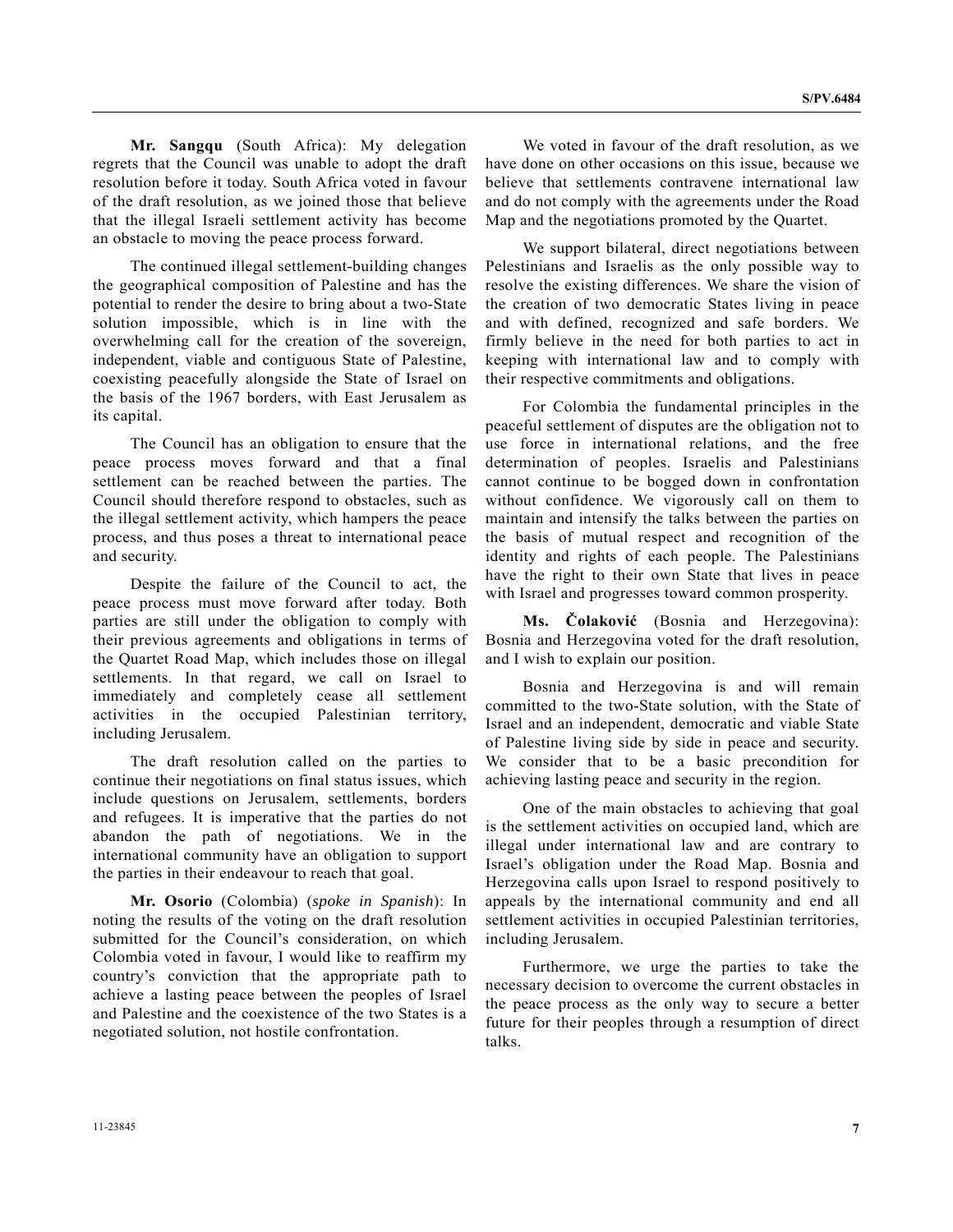**Mr. Onemola** (Nigeria): This Council has consistently expressed concern over the situation in the Middle East, including the continued Israeli settlement activities in the West Bank and East Jerusalem. This issue is of serious concern to my delegation because of its implication for peace and security in the region. We view the cessation of settlement activities as a confidence-building measure with the potential to return the parties to the negotiating table. We therefore felt constrained to vote in favour of the draft resolution, and we regret that it was not adopted.

 We reiterate that it is time for the parties to this dispute to demonstrate their undivided commitment to peace. They should remove all obstacles to the resumption of direct negotiations to resolve persistent permanent status issues. The Council, for its part, should continue its supporting role in the peace process, fostering security and stability within the occupied Palestinian territory.

 For our part, we shall remain firmly committed to the goal of seeing a secure State of Israel living side by side in peace and security with an independent State of Palestine with recognized borders.

 While peace in the Middle East is attainable, it must come on the back of sustained political will and commitment. The Middle East needs peace. The world needs peace.

**Mr. Manjeev Singh Puri** (India): Consistent with our long-standing position of solidarity with the Palestinian people and our position that the settlements in the occupied Palestinian territories are illegal under international law, India co-sponsored the draft resolution and voted in its favour. It is our sincere hope and expectation that wiser counsel will prevail among the parties concerned and that the path of dialogue will be the path followed to realize peace in the region.

 Even though the Council today could not adopt the resolution, we expect that the sentiments expressed by its members will impel the parties to serious introspection and to the realization that the only way to resolve the problem is to restart talks on all pending issues so that a lasting peace is established and that as mentioned by many in the Council today  $-$  by September 2011 we can welcome to the international community an independent, viable and united State of Palestine, living within secure and recognized borders, with East Jerusalem as its capital, side by side and at peace with Israel.

**Mr. Moungara Moussotsi** (Gabon) (*spoke in French*): My delegation voted in favour of the draft resolution submitted by the non-aligned countries to encourage the two parties to resume direct talks with a view to a lasting peace in the Middle East. We thus invite the State of Israel and Palestine to overcome all differences and to come to an agreement with a view to resuming direct negotiations and to work towards a just and lasting peace, with the ultimate goal of creating a Palestinian State living side by side with Israel within secure and internationally recognized borders.

**The President**: I shall now make a statement in my national capacity as representative of Brazil.

 The peaceful resolution of the question of Palestine is, arguably, the single most important objective for peace and stability in the world. For its part, the continued expansion of Israeli settlements in the occupied Palestinian territory became the most important obstacle to concrete progress in negotiations leading to a just and durable solution to this question. It is therefore only natural that the Security Council deal with this issue in a manner consistent with its primary responsibility for international peace and security. We welcome an increased engagement by the international community, including through the Security Council, in this matter.

 The draft resolution that we had before us today restated that all Israeli settlement activities in the occupied Palestinian territory, including East Jerusalem, are illegal and constitute a major obstacle to the achievement of peace on the basis of the two-State solution. It recalled Israel's obligations under the Road Map endorsed by resolution 1515 (2003). It also called for the immediate resumption of credible negotiations.

 Brazil co-sponsored the draft resolution not only because we fully agreed with its content, but also because we firmly believe it could help us achieve the two-State solution and therefore contribute to the longterm security and stability of the whole region, including Israel. In seeking to advance the peace process, we also have in mind Israel's right to live in security, free of attacks and threats to its existence. Brazil and Israel are good friends and important partners, both bilaterally and through MERCOSUR.

 We also co-sponsored the draft resolution because its adoption would have sent some urgent key messages. The first is that continued disregard for international obligations relating to settlement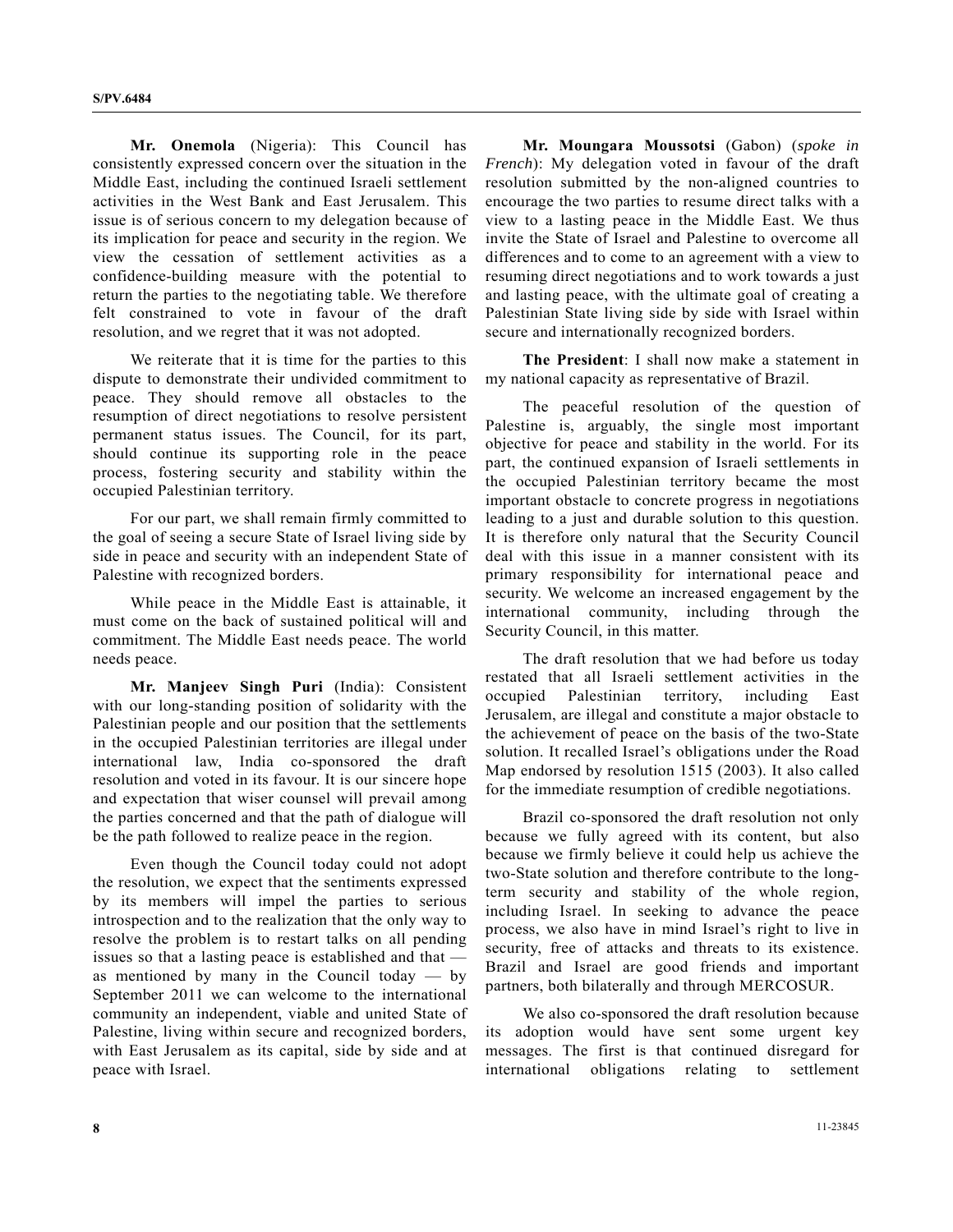construction poses a threat to peace and security in the region. Second, halting settlement activities should be seen not as a concession but as the lawful conduct under international law. Third, unilateral action shall not prevail. Upholding international law is always in the interest of peace. The Security Council cannot settle for less.

 Over the years, Brazil has supported the fulfillment of the legitimate aspirations of the Palestinian people for a cohesive, secure, democratic and economically viable State within the 1967 borders and with East Jerusalem as its capital, living side by side and in peace with the State of Israel. As we have strengthened our diplomatic relations with all countries in the region, we have also deepened our commitment to stability in the Middle East, our condemnation of all forms of terrorism and our conviction that the peace process must be accelerated.

 Brazil's recent recognition of the Palestinian State is fully consistent with our willingness to contribute to a just and lasting solution to the question of Palestine. As explicitly indicated at that time, that decision did not mean abandoning the conviction that negotiations between Israelis and Palestinians are indispensable. On the contrary, we see it as a stimulus for further negotiations. Only dialogue and peaceful coexistence with all neighbours can truly advance the Palestinian cause.

 Many years of negotiating efforts have produced a substantial basis upon which progress can be achieved. It is our hope that the more intensive schedule of meetings of the Quartet indicates a willingness to take concrete steps that will lead to an agreement on the final status issues by September.

 We believe that the inclusion of more countries in the peace process, including developing countries from outside the region and with good relations with all parties, would bring a breath of fresh air to the peace process. Brazil stands ready to participate in and support those efforts. We have been making our contribution to the Palestinian Authority's State-building efforts, including through bilateral and IBSA — India, Brazil and South Africa — cooperation.

 In times of unprecedented change in the Middle East, it is even more urgent that progress be made on the Israeli-Palestinian peace process. Now more than ever, the brighter the perspectives for Palestinian statehood, the greater the chances that the region will

advance more steadily towards stability and democracy.

 Halting the construction of settlements would be a clear signal of political will to engage in serious negotiations. To achieve an agreement, difficult political decisions will be required. Brazil is confident that the Israeli and the Palestinian leadership will display statesmanship and will be ready to make the painful concessions needed for the next generations to enjoy the benefits of peace.

 I now resume my functions as President of the Council.

 I give the floor to the Permanent Observer of Palestine.

**Mr. Mansour** (Palestine): I wish to thank you, Madame President, for convening this important meeting. I wish to express our deep appreciation for your principled, sincere efforts in this process in your national capacity and in your capacity as the President of the Security Council this month.

 I also wish to thank Bosnia and Herzegovina for its skilled stewardship of the Security Council in January, particularly during the Council's open debate on 19 January (see S/PV.6470 and Resumption 1) and throughout the series of consultations undertaken on the draft resolution on Israeli settlements in the occupied Palestinian territory, including East Jerusalem, on which the Council has just taken action.

 At this time, I also wish to express Palestine's deep appreciation and gratitude to Lebanon, the Arab representative on the Security Council, for its principled efforts and unwavering support throughout this important exercise.

 We also wish to thank the Arab Group for their serious consideration of this matter, their constant coordination and their strong support. We express appreciation for the able leadership of the Chairs of the Arab Group since we began this exercise in December 2010. In that context, we also extend our appreciation to the important and sincere efforts of the Arab League Follow-up Committee and its Chair, Qatar, at all levels in the region, in Cairo and here in New York.

 We must also express our appreciation and gratitude to the members of the Non-Aligned Movement (NAM) and the Organization of the Islamic Conference and to the Chairs, Egypt and Tajikistan, for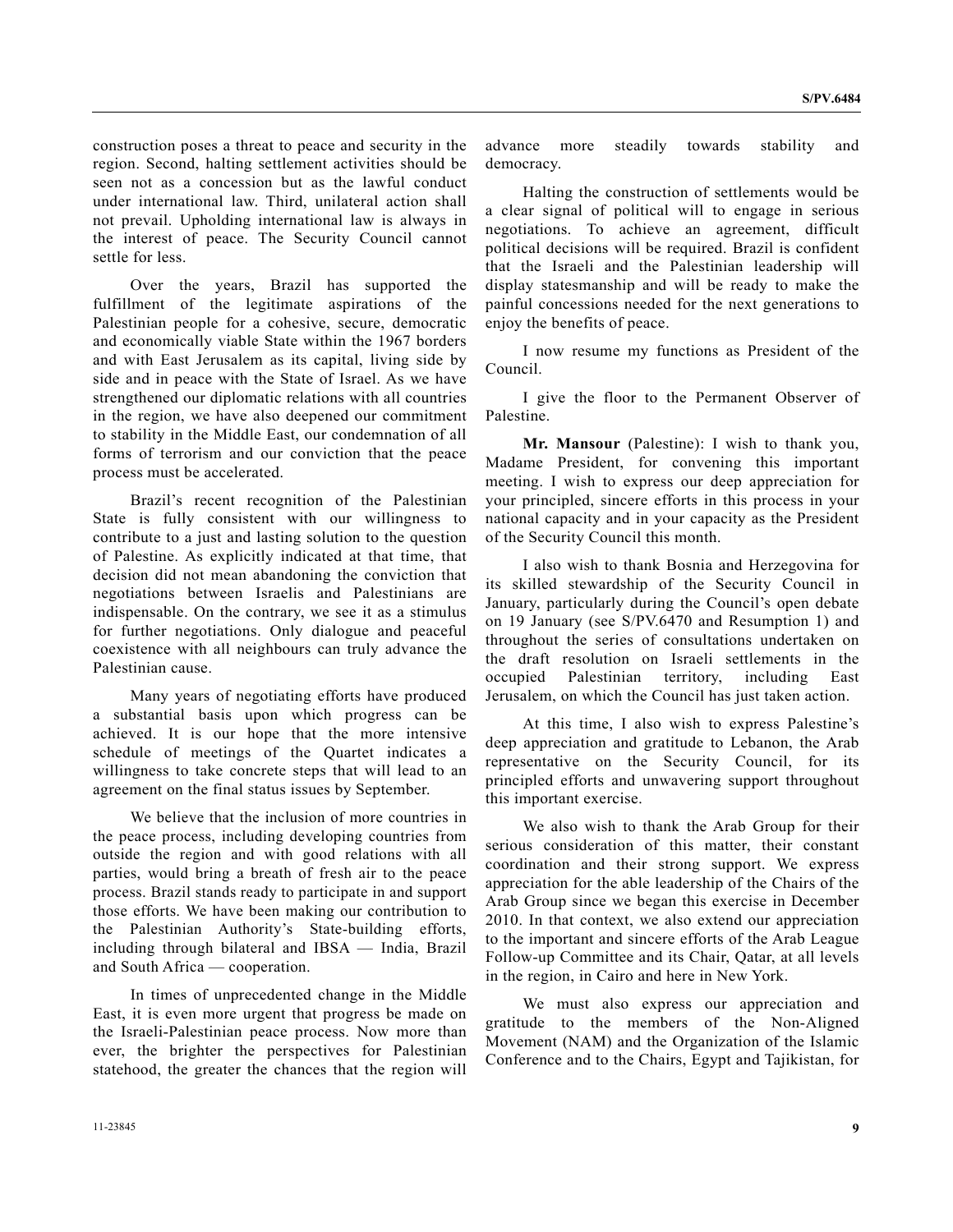their sincere efforts and their valuable support and solidarity with Palestine. In that regard, we also convey our thanks to the members of the NAM caucus of the Security Council for their consideration and support on this most important issue.

 Of course, Palestine also wishes to extend its deep gratitude to all of the countries that co-sponsored the draft resolution, from all corners of the world from Africa, Asia, Europe and Latin America. Their strong and principled support was invaluable and illustrated to us once again the importance, weight and necessity of a collective effort and position in our work in the international arena as we strive to uphold international law and make peace and justice a reality.

 When we decided to come to the Security Council to address the critical and dangerous issue of Israel's ongoing illegal settlement campaign throughout the occupied Palestinian territory, including East Jerusalem, we did so with a sensible draft resolution reflecting agreed language and principles. That represented a responsible and serious attempt on our part, along with the entire international community, to address the issue of illegal Israeli settlement activities in order to remove that obstacle from the path of the peace process.

 Our overarching goals remain to bring an end to the Israeli colonization and occupation of our land and its destruction of the two-State solution, and to create the appropriate environment and dynamics for the conduct and ultimate success of genuine peace negotiations for the achievement of the two-State solution for peace in accordance with the relevant Security Council resolutions, the Madrid principles, including the principle of land for peace, the Arab Peace Initiative and the Quartet Road Map.

 Unfortunately, however, the Security Council has failed to uphold its responsibilities to respond to the crisis in the long search for peace and security in the Middle East and to legislate the existing global consensus in demanding that Israel, the occupying Power, immediately and completely cease all settlement activities in the occupied Palestinian territory, including East Jerusalem.

 We reiterate that it is high time to send a clear and firm message to Israel that it must comply with its international legal obligations, including in accordance with the relevant Security Council resolutions, and cease all of its violations and its obstruction of the peace process.

 Israel, the occupying Power, should not question the determination of the international community to bring an end to those violations, including its illegal settlement campaign, including in occupied East Jerusalem. The proper message that should have been sent by the Security Council to Israel, the occupying Power, is that its contempt of international law and the international community will no longer be tolerated.

 We fear, however, that the message sent today may be one that only encourages further Israeli intransigence and impunity. That must be remedied. Otherwise, we will face a situation in which Israel's illegal, reckless and expansionist campaign will put in final jeopardy the prospects for achieving our collective goal, the goal that will bring peace and security to our region: the two-State solution for the peace of an independent and viable State of Palestine living side by side with Israel on the basis of the 1967 borders.

 Despite the negative outcome today — and of course, we appreciate the positive votes of the 14 countries that voted in favour — we are calling and will continue to call on the Security Council to uphold its duties and responsibilities vis-à-vis the question of Palestine, because we believe in international law and in the central role of the Council in maintaining international peace and security. The Council must undertake this role seriously and consciously in the Middle East in its ongoing attempts to resolve the Arab-Israeli conflict, the core of which remains the Palestinian-Israeli conflict.

 The situation on the ground in the occupied Palestinian territory, including East Jerusalem, is intolerable and the status quo is untenable. We must continue to uphold our duties towards our people and our just cause, and will thus continue to consider all of our options at the United Nations in order to address all of the critical issues we face and to promote the achievement of a just, lasting and comprehensive peace settlement. We do this with full conviction and commitment, and with deepest gratitude and appreciation to all the member States of the international community whose support and solidarity in this long search for peace have been so vital and unwavering.